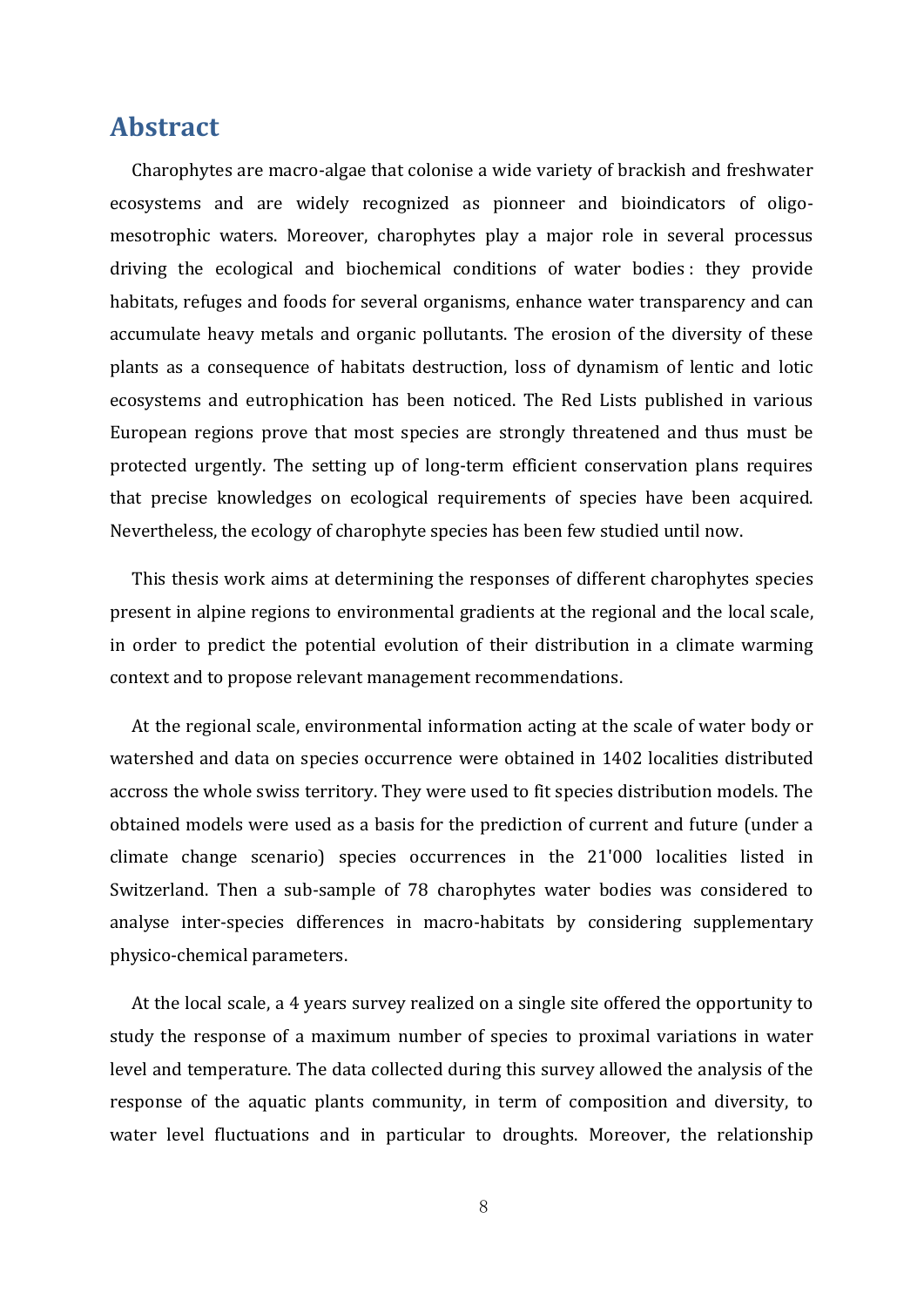between biological and phenological traits of one species particularly and the accumulated heat over time and the water depth was also addressed.

The two first studies demonstrated that regional environmental parameters related to the water body size (whose depend the system functionning and the micro-habitats diversity) and to climate play a major role for the distribution of charophyte species in Switzerland, the water quality taking part lastly. All species do not occupy the same habitat and display different tolerances to the considered environmental parameters. On the horizon 2050, under a scenario that predicts a warmer and drier climate, the species that currently inhabit preferentially large deep lakes would decrease (potential « losers », eg. *Nitellopsis obtusa*) whereas species associated to small water bodies susceptible to dry out at the end of summer will probably increase their distribution area (potential « winners », eg. *Chara vulgaris*).

The following studies related to the temporal monitoring of a semi-permanent gravelpit showed that the variability of inundation conditions drives the dynamic of macrophyte community, i.e. its composition, richness and heterogeneity. The diversity of the assemblage, and particularly the charophyte species richness, was maximised the years following an autumnal drought-spring inundation cycle (timing) and by intermediate intensity of disturbance (duration of drought from 6 to 10 weeks). The variety of responses of species to depth, to duration and seasonality of droughts contributed to the variability of the community structure in space and time. Charophyte species succeed each other along a gradient of duration of drought that occurred during the year preceeding the observation, from *Nitella batrachosperma* which colonises shorelines exposed to the air during 3 months to *N. obtusa* which grows in permanently inundated areas. For *N. obtusa*, the low growth rate and the preferential resources allocation in the development of vegetative organs and propagules explains its sensitivity to disturbances, hence its preference for permanently inundated habitats. This thesis work also showed that *N. obtusa* is able to adapt to permanent shallow habitats by reproducing sexually.

Consequently, according to the species responses to local variations in water temperature and water level and to their distribution in other geographical regions, several species would have adaptation abilities to a wider variety of habitats than those